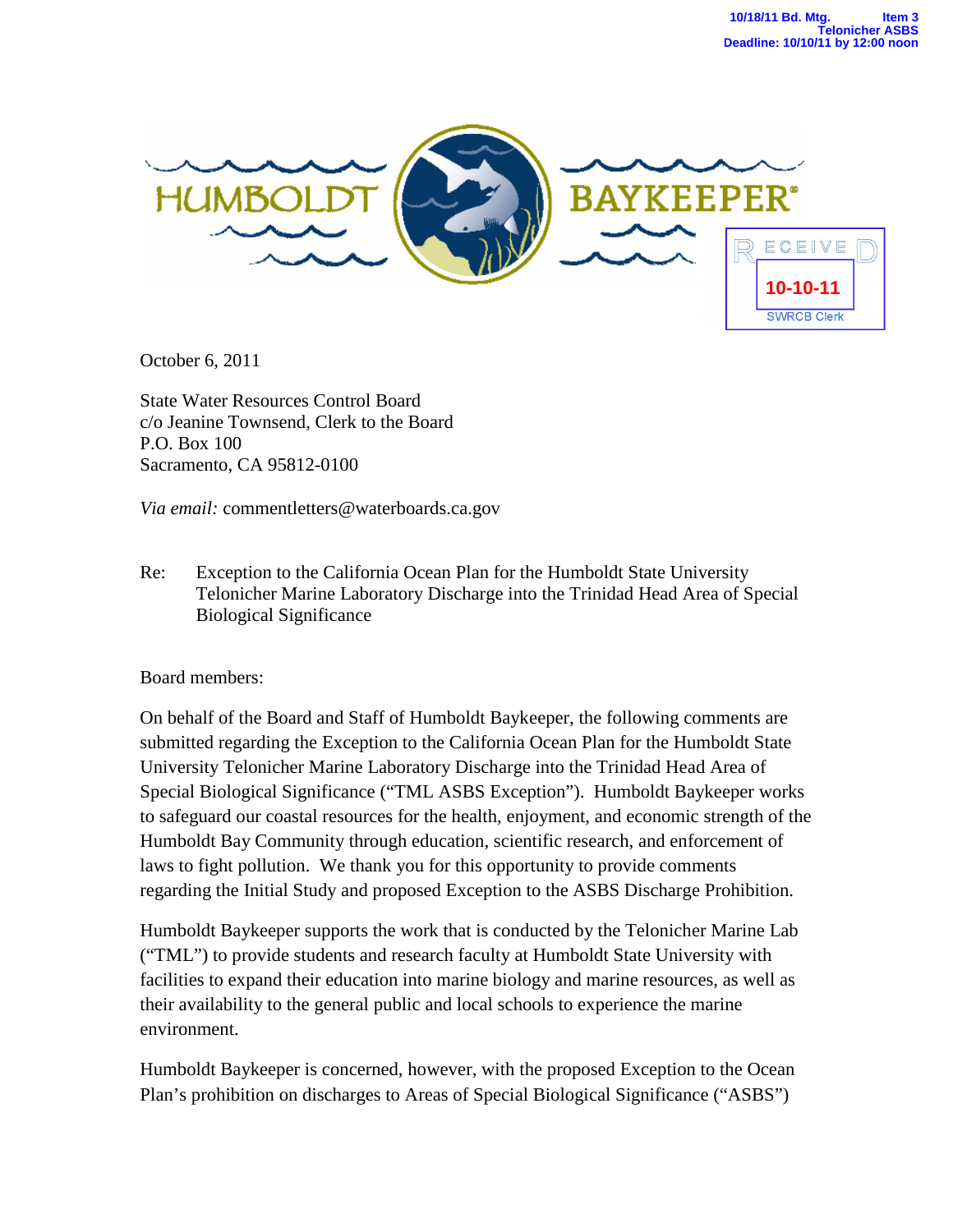Humboldt Baykeeper Comments Telonicher Marine Lab Trinidad Head ASBS Proposed Exception Page 2 of 3

for the TML. Humboldt Baykeeper has reviewed the Initial Study that was prepared for this project, and does not believe that sufficient information is provided to justify granting the TML ASBS Exception without the inclusion of additional provisions for the identification and elimination of the sources of constituents that are found both within the TML discharges and within the waters of Trinidad Bay, within the Trinidad Head ASBS.

Humboldt Baykeeper is concerned that the State Water Board will be making a decision based upon only one sampling event. The results of the single sampling event showed conflicting results regarding one major constituent of concern, hexavalent chromium, yet no work has been conducted to resolve the conflict nor to identify the actual source of the discharge, if it is not being discharged from the TML. The Initial Study states "there is a significant discrepancy in the analytical data, with hexavalent chromium concentrations greater than the low total chromium concentrations in the waste seawater effluent (0.24 ug/l in both replicates), casting some doubt onto the validity of the measurements." Initial Study at 46. Despite this, there is no requirement within the mitigation measures to conduct sampling required to eliminate the doubt that was created with the sampling that was conducted.

We are additionally concerned with the elevated levels of cadmium, copper, and zinc in the stormwater discharge samples from the TML. All of the samples that were analyzed for these constituents found levels that exceeded the Ocean Plan 6-month median in varying degrees. Cadmium was found at 3.3 and 3.5 ug/l respectively in the duplicate samples, this concentration is more than three times the Ocean Plan limits. Initial Study at 56. Copper was found at 29.8 and 30.9 ug/l, approximately ten times the Ocean Plan's limit of 3 ug/l. Initial Study at 56. Zinc was found at 41.8 and 42.2 ug/l, more than double the Ocean Plan limit of 20 ug/l. Initial Study at 56. These concentration levels are found in discharges that originate in the TML stormwater discharge. No actual evidence is provided within the TML ASBS Exception that they originate from any source other than the TML.

In addition to the elevated levels of metals found above, there were also elevated levels of PAHs found in the TML stormwater discharges. Total PAHs were found at 43.1 ng/l, exceeding the Ocean Plans 30-day average limit of 8.8 ng/l.

The mitigation measures in the Initial Study additionally provide an inconsistency in their requirements for waste seawater effluent sampling, requiring sampling of a reference site at the same time as the sampling of waste seawater is conducted. The Initial Study requires the waste seawater to be tested once annually, and then states that the reference